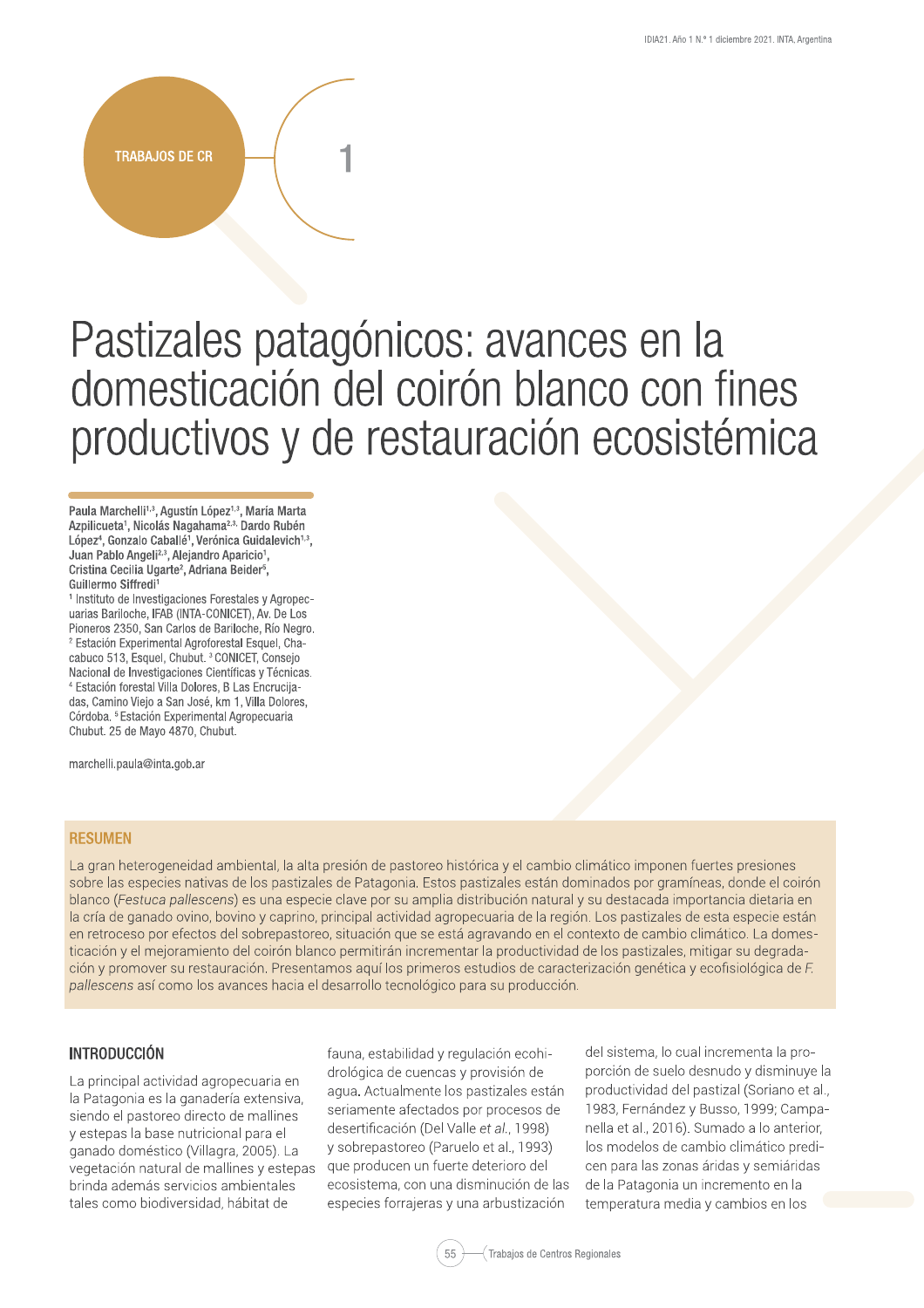regímenes pluviométricos, que podrían profundizar el déficit hídrico y la aridez durante la estación de crecimiento (Rivera, 2014; Cabré, 2016). Asociado a esto, se esperan mayores frecuencias e intensidades de eventos extremos como las seguías (Schwinning y Sala, 2004; Zárate y Tripaldi, 2012; IPCC, 2014; Barros y Camilloni, 2016) que agravarían la situación actual descripta.

La domesticación y mejoramiento genético de especies nativas con aptitud forrajera contribuye a mitigar el deterioro de los pastizales. Entre las forrajeras nativas se destaca Festuca pallescens (St.-Yves) Parodi (coirón blanco) por su amplia distribución e importancia forrajera (Siffredi et al., 2014). Esta especie presenta crecimiento primavero-estival, es alohexaploide, de fecundación cruzada, con gran producción de cañas florales y semillas (Coronato y Bertiller, 1997; Defossé et al., 1997). Tiene una participación destacada (superior al 20%) en la dieta de ovinos, bovinos y caprinos (Pelliza Sbriller et al., 1984; Bonvissuto et al., 2008). Si bien las hojas poseen valores proteicos bajos (4-6%), la digestibilidad de la materia seca supera el 60% en la época primaveroestival y permanece por encima del 50% el resto del año (Somlo et al., 1985). En general, los coirones son más tolerantes al pastoreo que otras especies palatables y preferidas por el ganado como Luzula chilensis Nees & Meyen ex Kunth o Deschampsia flexuosa (L.) Trin. que prácticamente desaparecieron en Patagonia sur (Oliva et al., 1993).

Domesticar implica llevar una especie silvestre al cultivo en un proceso de selección genética continuo por parte de los humanos provocando, en el caso de las plantas, cambios morfológicos, fisiológicos y genéticos. Implica por lo tanto, generar conocimientos sobre qué material genético es el más adecuado para cada sitio, cómo se debe producir e implantar ese material preseleccionado y cuáles son los sitios más favorables para esa implantación. Con la domesticación de F. pallescens buscamos fundamentalmente aumentar la disponibilidad de forraje y la calidad nutricional del forraje temprano (a la salida del invierno), mejorar la producción de semilla y seleccionar genotipos resistentes/tolerantes al estrés biótico y abiótico que posiblemente aumente por efecto del cambio global en

curso. Además, en especies nativas la domesticación puede cumplir con el doble propósito de ofrecer una mejora al sistema productivo y promover acciones de conservación generando tecnologías aplicables a la restauración. El proceso de domesticación comprende un desarrollo continuo e interrelacionado de investigaciones básicas y aplicadas, ya que es imprescindible generar conocimiento sobre la especie y, a la par, iniciar el desarrollo agrotecnológico necesario para instalarla en sistemas productivos. Esto abarca desde la selección de rasgos agronómicos hasta el desarrollo y/o adaptación de prácticas y tecnologías para siembra, producción de semillas y manejo en sistemas de producción.

# ÁREA DE ESTUDIO Y COLECTA DE **MATERIAL**

El coirón blanco se distribuye en una gran diversidad de ambientes, tipos de suelos y áreas ecológicas de Patagonia (Bertiller et al., 1990), tolerando niveles medios de salinidad. Cubre un amplio gradiente pluviométrico, desde 200 a 2000 mm/año, y crece tanto en mallines como en estepas graminosas. Sus pastizales se ubican en áreas topográficas que por su exposición o altura poseen balances hídricos que les proporcionan ventajas competitivas frente a otras especies nativas (León et al., 1998), desde el norte de Neuquén hasta las nacientes del Río Coyle en Santa Cruz (fig. 1; León et al., 1998).

Figura 1. Distribución natural del coirón blanco (Festuca pallescens) y sitios de colecta de semillas y material vegetal.

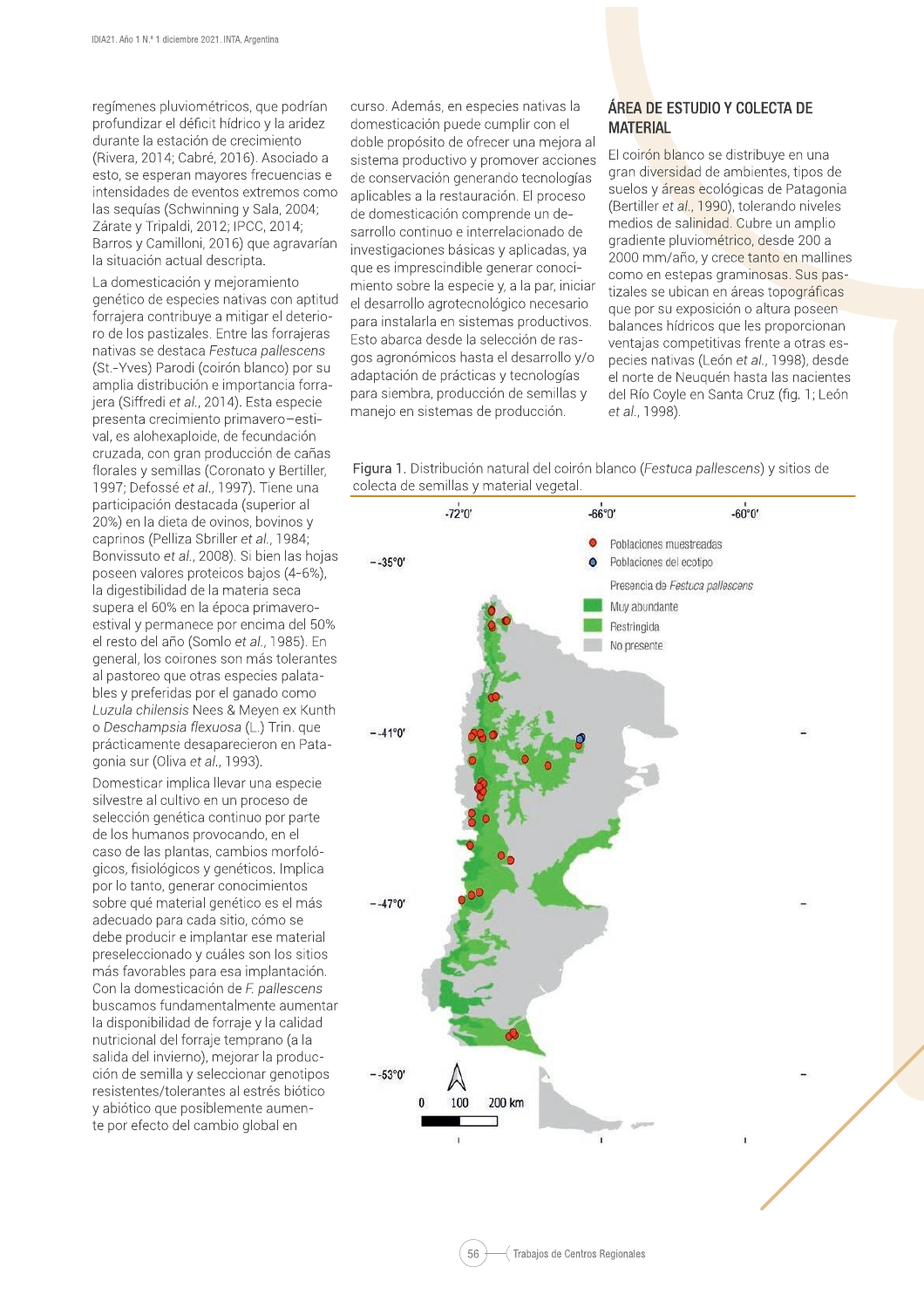Se realizaron colectas de semillas<sup>1</sup> y hojas de F. pallescens (fig. 1), así como de especies simpátricas para algunos estudios puntuales (F. argentina (Speg.) Parodi, F. gracillima Hook. f.), contando con la invaluable colaboración de la red de Agencias de Extensión del INTA. Las semillas se mantuvieron en condiciones de 4-8 °C desde su cosecha y luego se sometieron a ensayos de calidad (porcentaje de semillas llenas, viabilidad con tetrazolio, peso de 1000 semillas) previamente a su siembra para la producción de los plantines en condiciones controladas de invernáculo. Se realizó siembra directa en maceta (2-3 semillas por maceta) con sustrato mezcla de turba, tierra negra y ceniza volcánica. Las plantas se mantuvieron en invernáculo durante cinco meses hasta su repique a campo para la instalación de ensavos (ver más abajo). Las hojas se utilizaron para estudios de laboratorio (extracción de ADN)

# **CARACTERIZACIÓN GENÉTICA**

Nuestros primeros estudios se focalizaron en evaluar la variación genética mediante el genotipado con ocho marcadores microsatélites en 14 poblaciones situadas a lo largo de un gradiente de precipitación en Patagonia norte, desde Bariloche hasta la meseta de Somuncura (Río Negro). Mediante el análisis de la varianza molecular (AMOVA) se encontró diferenciación genética entre poblaciones ( $\phi_{\text{ot}}$  = 31%), pero con una baja estructuración, solo dos clusters detectados con un análisis de STRUC-TURE (fig. 2a; k óptimo = 2). Debido a las marcadas diferencias de algunas poblaciones de la meseta de Somuncurá se realizó una filogenia molecular inter e intraespecífica con los marcadores ITS y trnL-F. Este análisis no solo permitió ubicar a F. pallescens dentro de la filogenia del género, sino también identificar a las poblaciones de Somuncurá como

Figura 2. Caracterización genética de poblaciones de F. pallescens de Patagonia norte y comparación con la especie simpátrica F. argentina mediante marcadores microsatélites. Se destaca la diferencia genética de las poblaciones de la meseta de Somuncurá. a) Análisis de estructuración genética entre poblaciones (STRUC-TURE); b) Árbol filogenético (radial neighbour-joining); c) Análisis de coordenadas principales, ambos a partir de la distancia genética de Bruvo para organismos poliploides. Se distinguen cuatro grupos: F. pallescens (violeta), F. argentina (naranja) y las dos poblaciones de la Meseta de Somuncurá (verde claro y oscuro) (modificado de López et al., 2018)

un ecotipo de la especie simpátrica Festuca argentina probablemente originado por introgresión interespecífica con F. pallescens (López et al., 2018; fig. 2b, c). Existen evidencias de la presencia de este ecotipo híbrido en otras zonas (datos no publicados), por lo que es recomendable la certificación y correcta identificación del material para seleccionar para programas de mejoramiento. Actualmente estamos ampliando estos estudios a poblaciones de toda la Patagonia (Guidalevich et al., 2021a) así como incorporando nuevos marcadores.

Para evaluar la variación genética con base adaptativa se analizaron caracteres cuantitativos en un ensavo de ambiente común en las mismas poblaciones mencionadas antes. A nivel regional hubo una diferencia notoria en la arquitectura de las plantas de zonas más áridas respecto a las de zonas húmedas (fig. 3), siendo las de zonas

Figura 3. Arquitectura de las plantas de F. pallescens de zonas húmedas (cordillera y precordillera) y áridas (sierras y mesetas). Gráfico de estrella con las variables morfológicas analizadas en cada población. Cada variable se representa como el radio de una estrella (modificado de López et al., 2020).



1 En gramíneas el fruto es un cariopse, la semilla se suelda íntimamente al pericarpo (Nicora, 1978). El cariopsis se encuentra protegido por dos glumelas, la lema y la palea, constituyendo el antecio. Por lo tanto, se utilizará el término "semilla" haciendo referencia al antecio.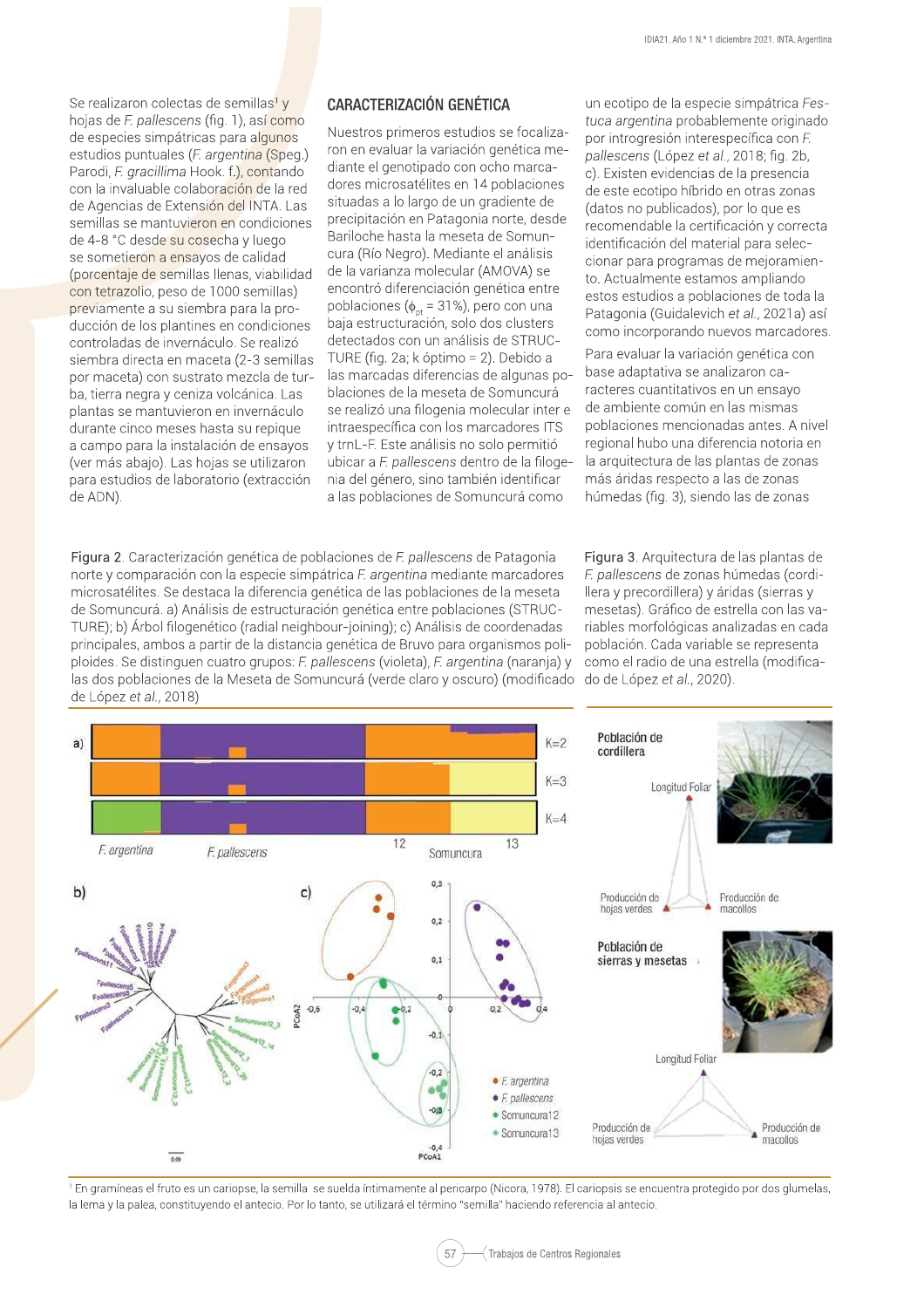áridas más compactas, con mayor cantidad de macollos y hojas más cortas. Algunos de los caracteres morfológicos evaluados (macollaje, producción de hojas verdes y elongación foliar) presentaron diferencias significativas entre las poblaciones analizadas por lo que su variación tiene base genética. Por el contrario, el peso de los macollos, la biomasa, y su distribución entre raíces y parte aérea no mostraron diferencias. Además, los tres primeros caracteres estarían bajo selección natural porque su nivel de diferenciación fenotípica (Pst) fue significativamente mayor a la diferenciación detectada con marcadores neutrales  $(\phi_{nt})$  (fig. 4; López et al.,  $2020$ ).

# CARACTERIZACIÓN ECOFISIOLÓGICA

#### Germinación y desarrollo temprano de plántulas de F. pallescens

La geminación es uno de los eventos fisiológicos más críticos en el ciclo de vida de las plantas que involucra cambios drásticos como la transición de un estado protegido quiescente (la semilla) a un estado de crecimiento activo y muy susceptible al ambiente (la plántula) (Donohue et al., 2010). Evaluamos la germinación en distintas poblaciones mediante modelos umbrales de tiempo térmico y tiempo hídrico, que permiten predecir el comportamiento de las semillas de una población ante distintos escenarios ambientales a través de la estimación de parámetros poblacionales (García Huidobro et al., 1982; Bradford, 2005). Estos parámetros se definen como la temperatura mínima  $(T<sub>b</sub>)$  o el potencial base mínimo  $(\Psi<sub>b</sub>)$ a partir de los cuales las semillas de una población comienzan a acumular unidades de tiempo térmico (grados/ día) ( $\Theta$ T) o hídrico (MPa/día) ( $\Theta$ н) para la germinación. Analizando poblaciones de Patagonia norte a lo largo de un gradiente de precipitaciones encontramos que existen diferencias en los tiempos hídricos y térmicos, pero no en la T<sub>b</sub> y el  $\Psi_{b}$ . La temperatura base fue de -0,47 °C

Figura 4. Comparación entre la diferenciación fenotípica (Pst; curva en línea negra) y la molecular (Fst; línea horizontal). Las líneas punteadas representan el intervalo de confianza del 95% para los valores de Pst. Los paneles de la derecha muestran la distribución de los valores de Pst. En el caso de macollaje se observa que la diferenciación fenotípica es mayor que la molecular sugiriendo efecto de selección (desplazamiento del histograma hacia la derecha; modificado de López et al., 2020).



v el contenido hídrico mínimo -3.14 MPa (López et al., 2019; 2021a) con lo cual pueden comenzar a acumular temperatura para germinar con temperaturas ambientales bajas y cuando el período de lluvias es prolongado, es decir, en el otoño. Las diferencias entre poblaciones encontradas en  $\Theta$ <sup>T</sup> y  $\Theta$ <sup>H</sup> sugieren que las semillas de ambientes áridos tardan más en germinar que las semillas de las zonas húmedas, porque deben acumular más temperatura ( $\Theta$ <sup>T</sup>) y más hume $d$ ad ( $\Theta$ <sup>H</sup>). Es decir, es poco probable que luego de una precipitación esporádica y/o con pocos días de temperaturas altas logren acumular suficiente temperatura (°C/día) y humedad (MPa/día) para germinar.

Con el objetivo de determinar la variabilidad intraespecífica en el desarrollo temprano de plántulas se llevó a cabo un ensayo de ambiente común con germoplasma proveniente de 20 poblaciones del área de distribución de la especie. Se germinaron 120 semillas por población en invernáculo y se evaluó: peso de semillas, tiempo de emergencia total de plántulas, n.º de macollos, n.º de hojas y longitud de hojas en plántulas de 90 días de edad. Luego de ocho meses en invernáculo, se trasplantaron a campo 60 individuos por población y se analizó la producción de macollos, diámetro de la corona, diámetro aéreo y altura en plantas de un año y medio de edad. La contribución del factor genético de población a la varianza de todos los caracteres se analizó mediante modelos lineales generalizados mixtos (GLMM). Este análisis permitió identificar poblaciones de crecimiento/desarrollo acelerado (Angeli et al., 2020a). A su vez. en plantas de un año y medio de edad también se observaron diferencias significativas en la producción de macollos, diámetro de la corona, diámetro aéreo y altura entre las diferentes poblaciones estudiadas (fig. 5; Angeli et al., 2020b, 2021). Estas diferencias indicarían variabilidad genética intraespecífica y fueron de gran utilidad para la selección direccional de los genotipos para ser incluidos en el programa de domesticación y mejoramiento de F. pallescens.

# RESPUESTA AL ESTRÉS HÍDRICO

Un factor limitante en la región patagónica es el agua, por lo tanto, nos interesa identificar genotipos o poblaciones con mayor tolerancia al estrés por seguía. Mediante ensavos en ambientes controlados (invernáculo), evaluamos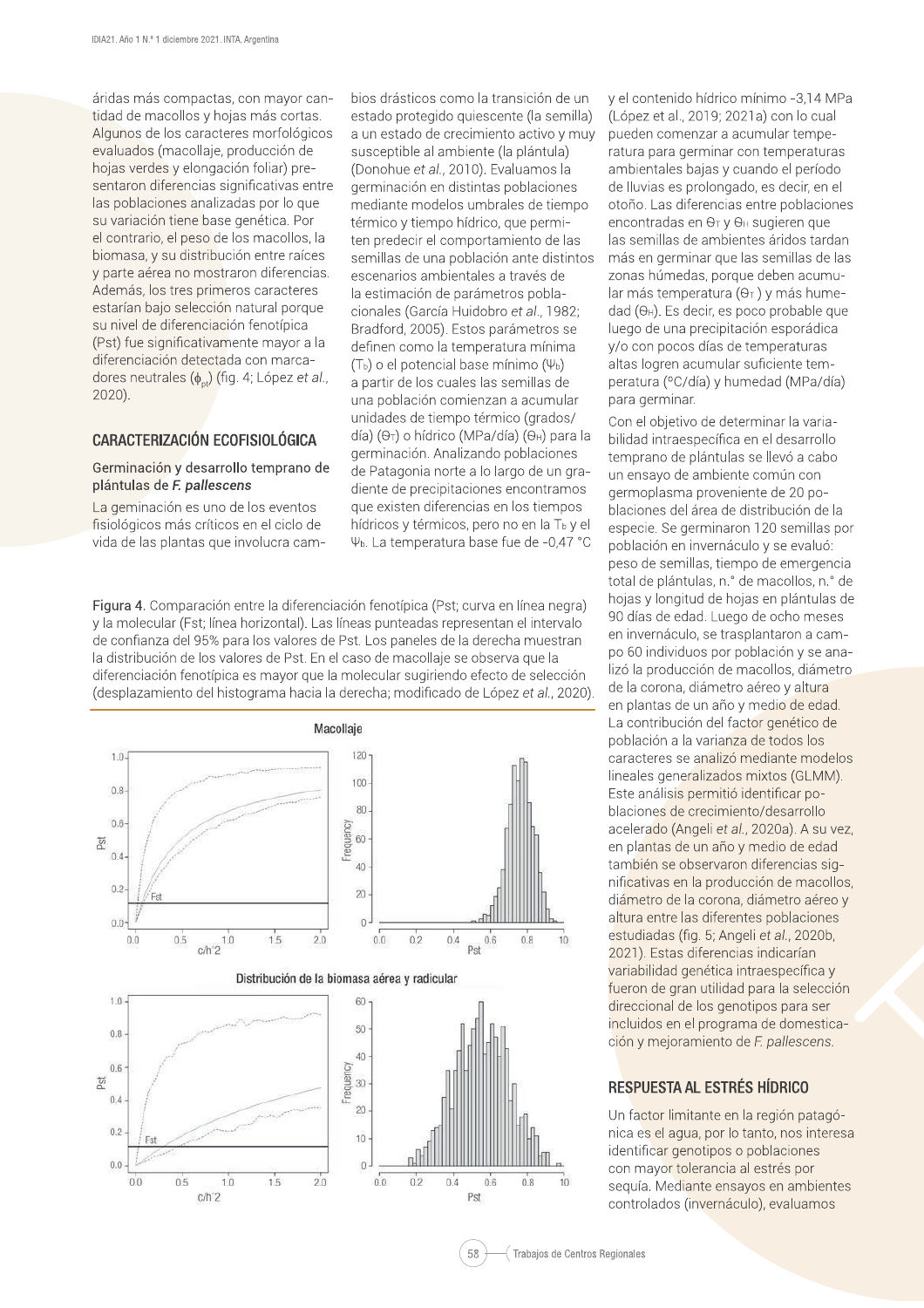Figura 5. Gráfico de estrella en donde se observa de manera resumida la variabilidad en los diferentes caracteres medidos entre las poblaciones estudiadas. MI, número medio de macollos registrados en los primeros 90 días posgerminación en invernáculo. MC, número medio de macollos registrados en el primer período de floración a campo. TE, tiempo de emergencia total. LH, longitud de hoja en los primeros 90 días posgerminación en invernáculo. DB, diámetro de la corona de las plantas de 2 años. DA, diámetro aéreo de las plantas de 2 años. AL, altura modal de las plantas de 2 años. Poblaciones evaluadas: ACA, HUI, CLA, CLB (Neuquén), PIA, PIB, JAA, JAB (Río Negro), MON, APE, CRO, GCO, RPI, FON, FAC, RMA (Chubut), LBA, GAI, BLE, LCO (Santa Cruz.)



la respuesta de varias poblaciones ante distintas condiciones de disponibilidad de agua originada por diferentes frecuencias e intensidades de riego, simulando los eventos de precipitación que ocurren durante el verano en la región. A nivel fisiológico encontramos diferentes estrategias frente a la baja o nula disponibilidad de aqua y en la respuesta posterior a los eventos de riego. Algunas poblaciones cerraron los estomas al ser sometidas a estrés hídrico moderado (potencial hídrico en prealba, Ψ=-1,5 MPa), pero otras los mantuvieron abiertos, haciendo un uso eficiente del agua, incrementando su eficiencia fotosintética y logrando incluso crecer bajo estas condiciones de déficit hídrico. La recuperación del estado hídrico y de la tasa fotosintética en respuesta al evento de riego también presentó diferencias entre las poblaciones. Asimismo, existen poblaciones que no toleran la falta de agua y su sobrevivencia luego de 45 días sin riego fue muy baja (López, 2018: López et al., en preparación). Esta diversidad de respuestas nos brinda una base amplia para seleccionar genotipos según el ambiente en que se pretende implantar.

# INTERACCIÓN GENOTIPO X AMBIENTE PARA CARACTERES DE PRODUCTIVIDAD Y FENOLOGÍA

Con material de orígenes y progenies seleccionados se establecieron ensayos a campo en los predios de la EEA Bariloche (Bariloche, Río Negro), EEA Chubut (Trelew, Chubut) y Campo Experimental Agroforestal Trevelin (CEAT; Trevelin, Chubut). Se evaluaron caracteres morfométricos relacionados con la producción de biomasa (número de macollos, número de hojas y longitud de hojas verdes por macollo madre) y fenológicos (fenofases de floración: encañazón hasta antesis, fructificación/diseminación: desde antesis hasta dispersión de semilla). Para el análisis de estos caracteres se aplicaron modelos lineales generalizados mixtos, considerando las posibles interacciones genotipo x ambiente (GxE) en un análisis multisitio.

#### Ensayos de orígenes

Con base en estudios previos (López et al., 2020) se seleccionaron cuatro poblaciones de las zonas de Jacobacci y Pilcaniyeu por su buen crecimiento, buena respuesta ante estrés hídrico y alta variabilidad genética en estudios con

marcadores genéticos. Adicionalmente, se seleccionaron seis poblaciones en el oeste de la provincia de Chubut. Las semillas de estas 10 poblaciones (fig. 6) se instalaron en tres sitios con características ambientales diferentes: EEA Bariloche, Chubut y CEAT. Los tres ensayos se instalaron con un mismo diseño experimental (DBCA, diseño de bloques completamente aleatorizados) con parcelas de 20 plantas con un total de 600 individuos por ensayo (fig. 6; fotos 1,2 y3).

Por un lado, en esta red de ensayos se evaluó el diámetro de corona como predictor de producción de biomasa. la producción de inflorescencias y la producción de semillas a lo largo de tres años consecutivos. Para ello se utilizó un modelo lineal mixto, tomando sitio y población junto con la interacción genotipo-ambiente como efectos fijos. En EEA Chubut solo el 35% de las plántulas sobrevivieron. En los otros ensayos, a pesar de que para algunos caracteres hubo interacciones GxE significativas (ej. inflorescencia en el segundo año) con ligeros cambios de rankings, en general los valores medios fueron mayores en Trevelin (CEAT) que en Bariloche (López et al., 2021b). Estos resultados sugieren que sería posible la selección de material superior usando un dispositivo de diseño en red en pocos sitios con ambientes diferentes.

Por otro lado, en el CEAT se instaló un ensayo de 20 poblaciones, con 60 plantas por población (en tres bloques) con un total de 1200 plantas. Actualmente, se están evaluando caracteres asociados a la productividad (cortes/biomasa, crecimiento, macollaje, fenología y producción de semillas) y calidad de forraje (fig. 6; foto 2).

#### Ensayo de progenies

A partir de los resultados de los ensayos de orígenes, se seleccionaron cuatro poblaciones (dos de Río Negro y dos de Chubut) siguiendo el mismo criterio que en el ensayo de orígenes, con las que se estableció un ensayo de progenies: 10 familias de cada población y 15 individuos por familia (600 individuos; en la EEA Bariloche) (fig. 6; foto 1). Este ensayo tiene como finalidad evaluar caracteres de interés productivo y estimar la heredabilidad de estos para la selección de genotipos destacados. El ensayo se encuentra en etapa de evaluación, analizando mensualmente las etapas de crecimiento vegetativo y desarrollo reproductivo de la especie (Guidalevich et al., 2021b).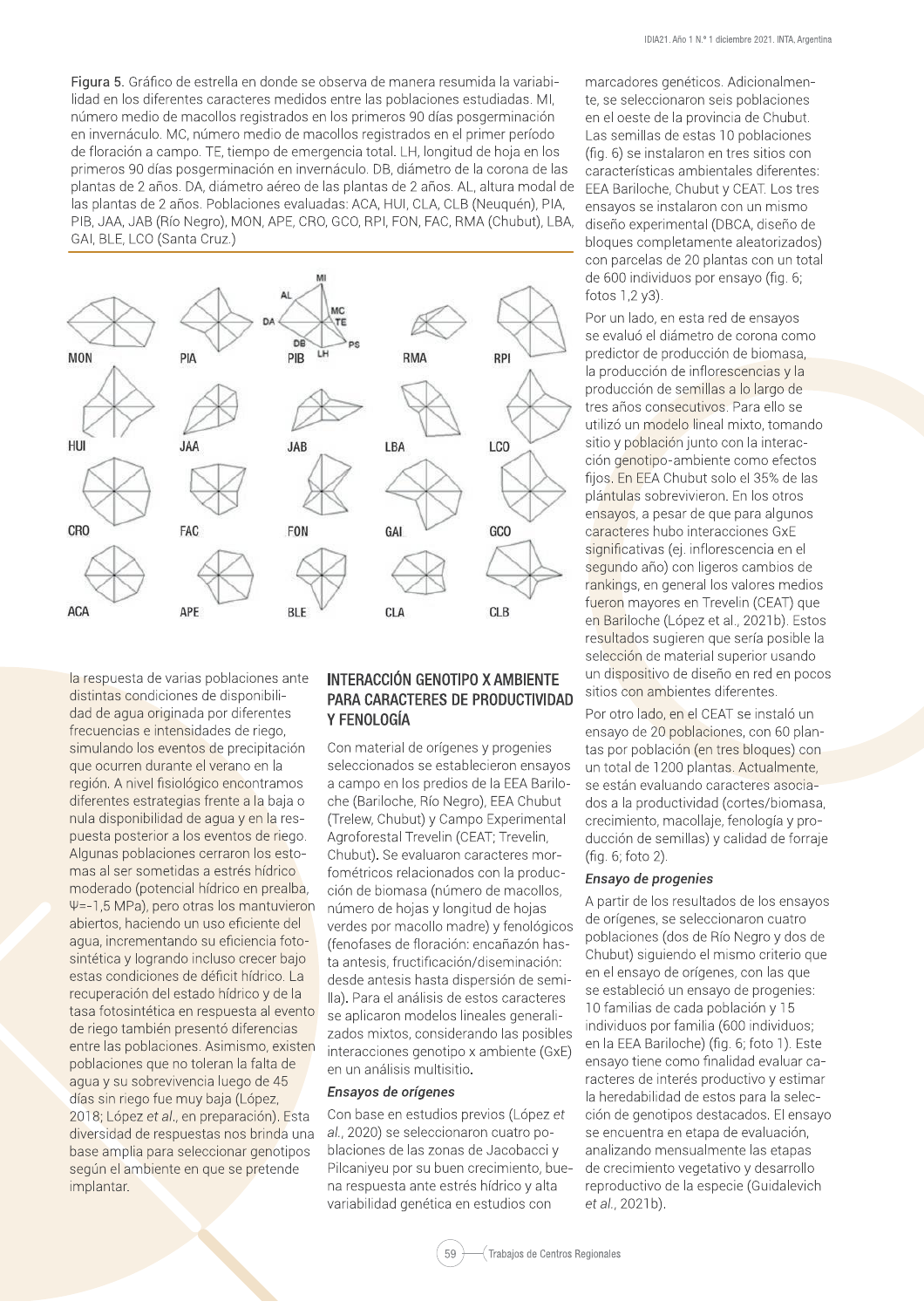Figura 6. Imágenes de los ensavos de campo y parcelas demostrativas instalados con F. pallescens y su ubicación geográfica. 1: EEA Bariloche: 2: CEAT Trevelin: 3: EEA Chubut: 4: Pilcaniyeu (Parcela inscripta ante INASE): 5: Picún Leufú.



#### Parcelas demostrativas

Con el fin de evaluar el material en condiciones de cultivo se instalaron dos parcelas demostrativas en sitios con mayor temperatura media ubicados fuera del área de distribución natural de la especie. Una de ellas en forma conjunta con la AER INTA de Picún Leufú (Neuquén) en un predio provincial (Centro de Capacitación Agropecuaria; CCA Picún Leufú) con una clausura de protección contra la herbivoría y riego artificial por goteo. La parcela está conformada por dos orígenes preseleccionados por su buen rendimiento (Jacobacci y Pilcaniyeu). La otra parcela se instaló en la chacra de la Universidad Nacional del Comahue, Facultad de Ciencias Agrarias en Cinco Saltos (Río Negro). Actualmente, este material está siendo evaluado.

#### **CONCLUSIONES**

Por un lado nuestros estudios demuestran que el coirón blanco es una especie con características relevantes para el mejoramiento: posee diversidad genética que es la base necesaria para un programa de mejoramiento genético, tiene rangos de tolerancia al estrés hídrico que permitirían su implantación

en ambientes adversos, la tasa de germinación es elevada y produce muy buena cantidad de semillas. Por otro lado el buen desempeño en ensavos de campo y en ambientes por fuera de su área de distribución son aspectos promisorios para su instalación en sistemas productivos así como para su uso en restauración ecosistémica. En 2020 hemos inscripto en el INASE una parcela en el Listado Nacional de Especies Nativas con el fin de proteger el recurso natural y continuar las tareas de investigación y desarrollo tecnológico con la perspectiva de desarrollar un cultivar. Entre los desafíos que estamos abordando se encuentran generar técnicas de implantación en ambientes áridos sin riego y definir protocolos de conservación de semillas. Este tipo de trabajo de investigación y generación de tecnología resalta la importancia de invertir en proyectos de mediano y largo plazo que integre la investigación básica y aplicada, sabiendo que las recompensas tecnológicas no se obtienen en el corto plazo. Particularmente, cuando se comienza a trabajar desde "cero" con especies nativas de interés agropecuario, que nunca han sido domesticadas por el hombre.

#### **AGRADECIMIENTOS**

Queremos agradecer la invaluable colaboración de la red de agencias de extensión del INTA en la Patagonia que avudaron en la recolección de semillas para los estudios que actualmente tenemos en curso. Muchas personas han colaborado o continúan haciéndolo en distintas actividades, nuestro agradecimiento a A. Andrés, G. Oliva, M. Easdale, J. Ferrari, C. Fariña, F. Umaña, F. Jaque, A. Zuñiga, M. Huentú, E. Pizzio, F. Garabito, J. M. Garramuño, F. Reyes, J. P. Mikuc, J. I. Gazzotti, A. Bünzli, V. Caba-Ilero, M. L. Villar, L. Pueblas, A. Mogni, W. Opazo, C. Caruso, M. Cursio, J. Guajardo, R. Pryce. Los estudios se financiaron con fondos de los siguientes proyectos: PICT 2012-1392; PICT-2017-2379; PICT-2019-520; PN 1126072 (INTA); PE (INTA) 1142.

# **BIBLIOGRAFÍA**

ANGELI, J.P.; UGARTE, C.; MARCHELLI, P.; NA-GAHAMA, N. (2020a). Variabilidad germinativa de diferentes poblaciones de Festuca pallescens: primeros pasos en la domesticación de una forrajera nativa patagónica. 48 Congreso Argentino de Genética. Journal of Basic and Applied Genetics, Vol. XXXI Suppl. 1, 136 p.

ANGELI, J.P.: UGARTE, C.: MARCHELLI, P.: NAGAHAMA, N. (2020b). Variabilidad en el desarrollo temprano de plántulas de Festuca pallescens entre germoplasma de diferentes poblaciones de Patagonia en un ensayo de ambiente común. Journal of Basic and Applied Genetics, Vol. XXXI Suppl. 1, 136 p.

ANGELI, J.P.; UGARTE, C.; MARCHELLI, P.; NA-GAHAMA, N. (2021). Dinámica de macollaje en genotipos de diferentes poblaciones de Festuca pallescens en un ensayo de ambiente común. XXXVIII Jornadas Argentinas de Botánica, Oro Verde, Entre Ríos, Argentina. BARROS, V.; CAMILLONI, G. (2016). La Ar-

gentina y el cambio climático. De la física a la política. EUDEBA, 285 p.

BERTILLER, M.B.; IRISARRI, M.P.; ARES, J.O. (1990). Phenology of Festuca pallescens in relation to topography in north-western Patagonia. Journal of Vegetaion Science. 1, 579-584

BONVISSUTO, G.; SOMLO, R.; LANCIOTTI, M.; CARTEAU, A.; BUSSO, C. (2008). Guías de Condición para Pastizales Naturales de la "Pre-Cordillera", "Sierras y Mesetas" y "Monte Austral" de Patagonia. Centro Regional Patagonia Norte. EEA Bariloche.

BRADFORD, K.J. (2005). Threshold models applied to seed germination ecology. New Phytologist 165, 338-341.

60 (Trabajos de Centros Regionales